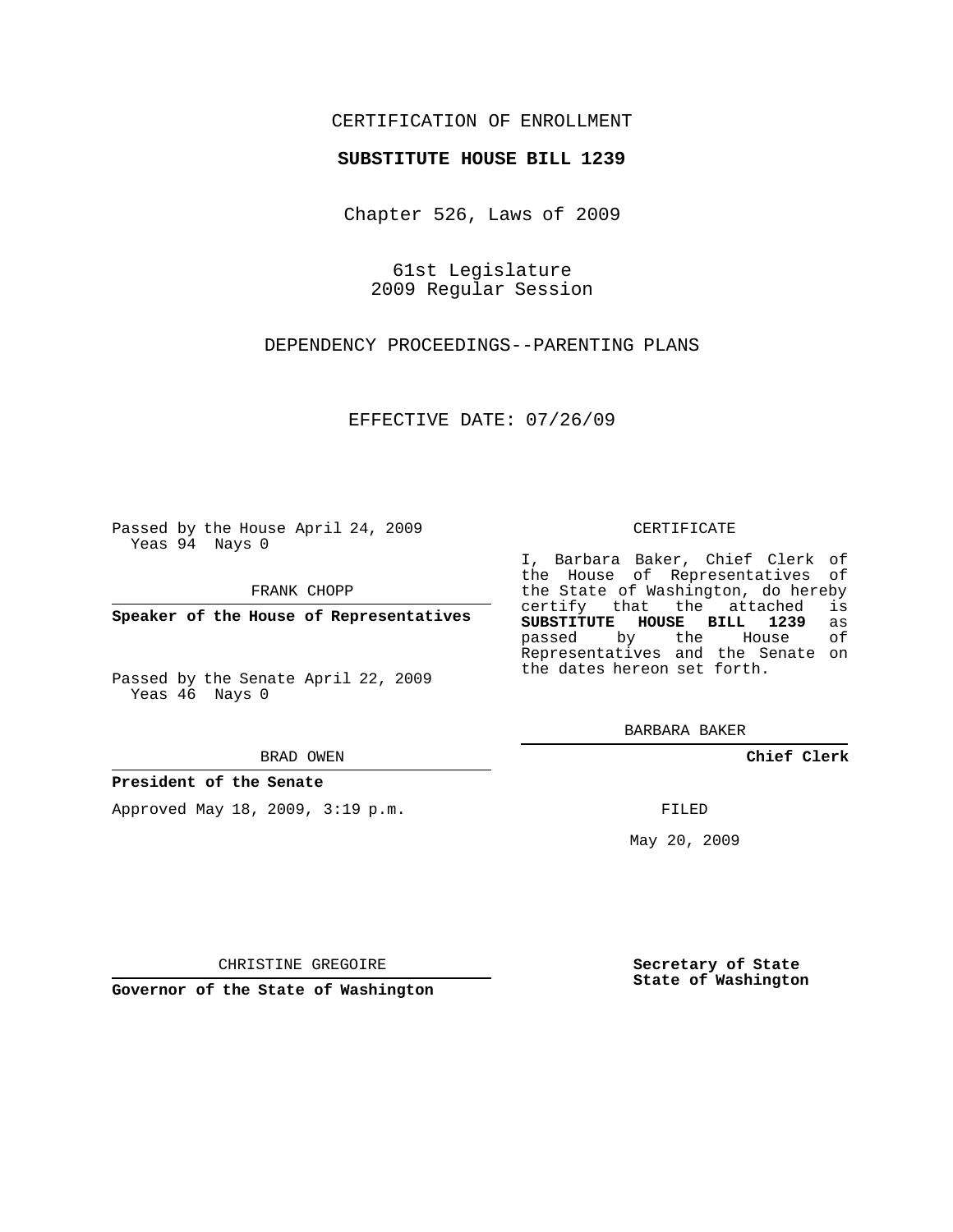# **SUBSTITUTE HOUSE BILL 1239** \_\_\_\_\_\_\_\_\_\_\_\_\_\_\_\_\_\_\_\_\_\_\_\_\_\_\_\_\_\_\_\_\_\_\_\_\_\_\_\_\_\_\_\_\_

\_\_\_\_\_\_\_\_\_\_\_\_\_\_\_\_\_\_\_\_\_\_\_\_\_\_\_\_\_\_\_\_\_\_\_\_\_\_\_\_\_\_\_\_\_

AS AMENDED BY THE SENATE

Passed Legislature - 2009 Regular Session

## **State of Washington 61st Legislature 2009 Regular Session**

**By** House Early Learning & Children's Services (originally sponsored by Representatives Kagi, Walsh, Goodman, Haler, Roberts, Appleton, Moeller, and Kenney)

READ FIRST TIME 02/23/09.

 1 AN ACT Relating to parenting plans and residential schedules in 2 dependency proceedings; amending RCW 13.34.155; and reenacting and 3 amending RCW 13.04.030.

4 BE IT ENACTED BY THE LEGISLATURE OF THE STATE OF WASHINGTON:

 5 **Sec. 1.** RCW 13.04.030 and 2005 c 290 s 1 and 2005 c 238 s 1 are 6 each reenacted and amended to read as follows:

 7 (1) Except as provided in this section, the juvenile courts in this 8 state shall have exclusive original jurisdiction over all proceedings:

 9 (a) Under the interstate compact on placement of children as 10 provided in chapter 26.34 RCW;

11 (b) Relating to children alleged or found to be dependent as 12 provided in chapter 26.44 RCW and in RCW 13.34.030 through 13 ((<del>13.34.170</del>)) <u>13.34.161</u>;

14 (c) Relating to the termination of a parent and child relationship 15 as provided in RCW 13.34.180 through 13.34.210;

16 (d) To approve or disapprove out-of-home placement as provided in 17 RCW 13.32A.170;

18 (e) Relating to juveniles alleged or found to have committed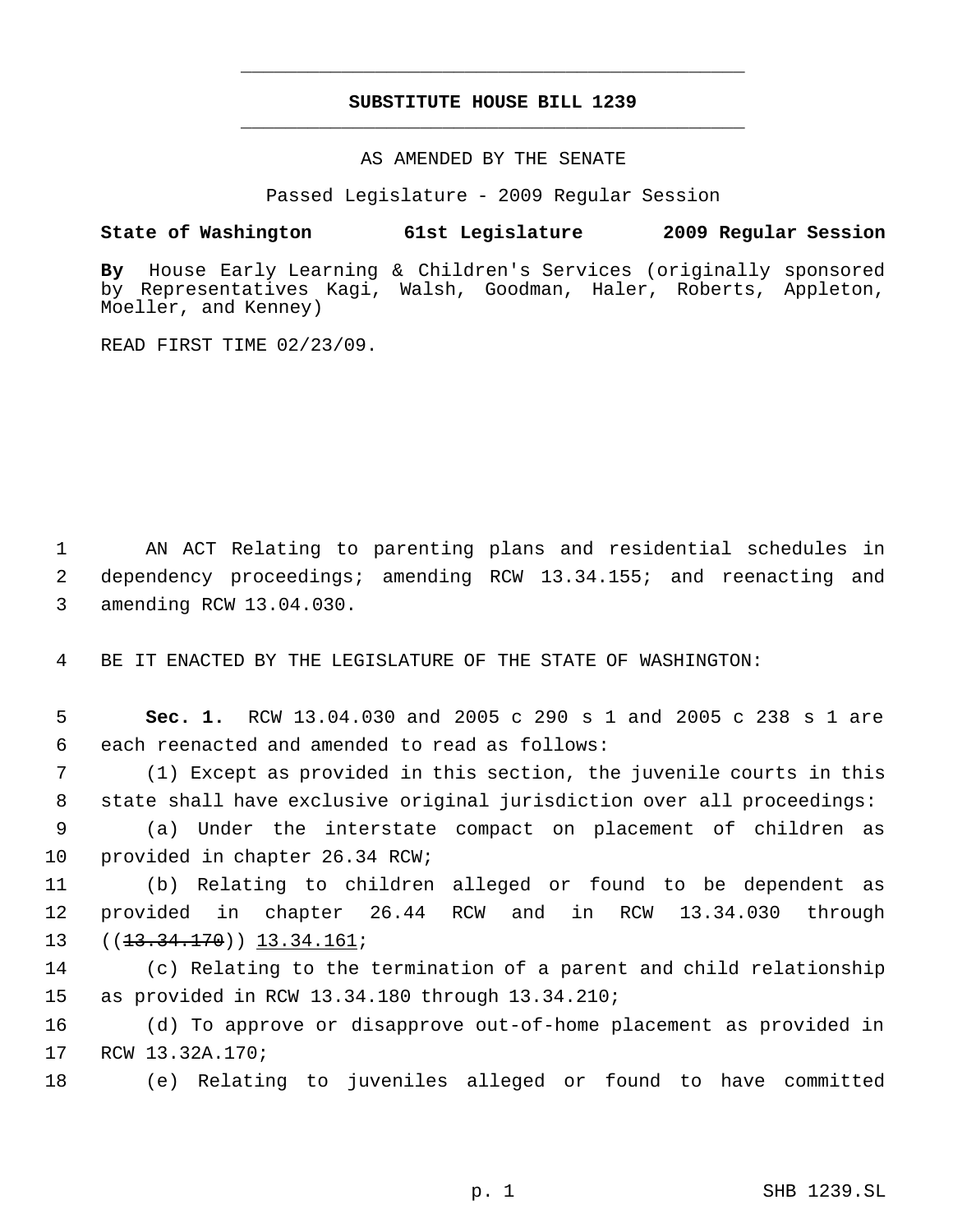offenses, traffic or civil infractions, or violations as provided in RCW 13.40.020 through 13.40.230, unless:

 (i) The juvenile court transfers jurisdiction of a particular juvenile to adult criminal court pursuant to RCW 13.40.110;

 (ii) The statute of limitations applicable to adult prosecution for the offense, traffic or civil infraction, or violation has expired;

 (iii) The alleged offense or infraction is a traffic, fish, boating, or game offense, or traffic or civil infraction committed by a juvenile sixteen years of age or older and would, if committed by an adult, be tried or heard in a court of limited jurisdiction, in which instance the appropriate court of limited jurisdiction shall have jurisdiction over the alleged offense or infraction, and no guardian ad 13 litem is required in any such proceeding due to the juvenile's age( $(+)$ 14 PROVIDED, That)). If such an alleged offense or infraction and an alleged offense or infraction subject to juvenile court jurisdiction arise out of the same event or incident, the juvenile court may have 17 jurisdiction of both matters((: PROVIDED - FURTHER, - That)). The jurisdiction under this subsection does not constitute "transfer" or a "decline" for purposes of RCW 13.40.110(1) or (e)(i) of this 20 subsection( $\frac{+}{+}$  PROVIDED – FURTHER, – That)). Courts of limited jurisdiction which confine juveniles for an alleged offense or infraction may place juveniles in juvenile detention facilities under an agreement with the officials responsible for the administration of the juvenile detention facility in RCW 13.04.035 and 13.20.060;

 (iv) The alleged offense is a traffic or civil infraction, a violation of compulsory school attendance provisions under chapter 28A.225 RCW, or a misdemeanor, and a court of limited jurisdiction has assumed concurrent jurisdiction over those offenses as provided in RCW 13.04.0301; or

 (v) The juvenile is sixteen or seventeen years old on the date the alleged offense is committed and the alleged offense is:

(A) A serious violent offense as defined in RCW 9.94A.030;

 (B) A violent offense as defined in RCW 9.94A.030 and the juvenile has a criminal history consisting of: (I) One or more prior serious violent offenses; (II) two or more prior violent offenses; or (III) three or more of any combination of the following offenses: Any class A felony, any class B felony, vehicular assault, or manslaughter in the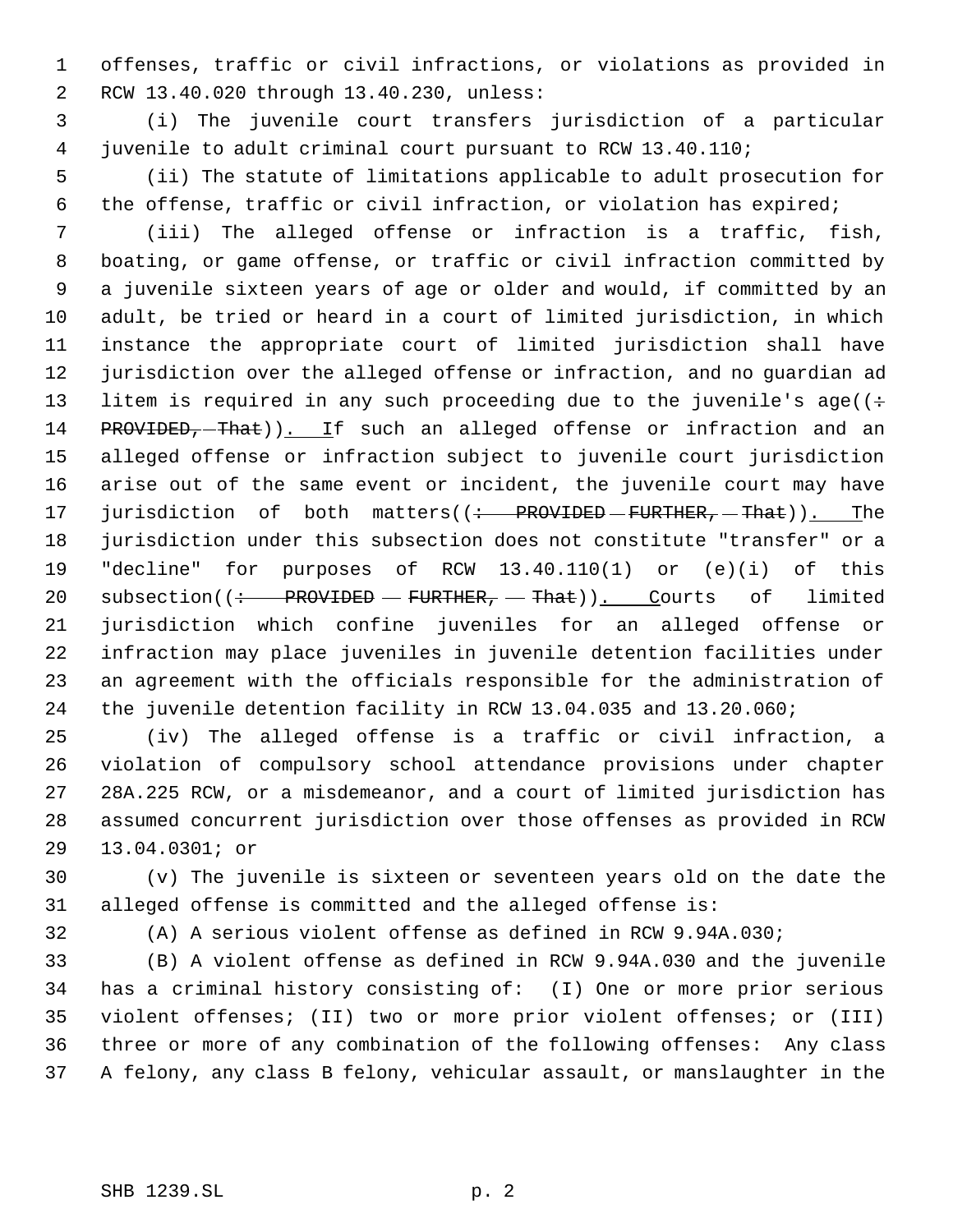second degree, all of which must have been committed after the juvenile's thirteenth birthday and prosecuted separately;

 (C) Robbery in the first degree, rape of a child in the first degree, or drive-by shooting, committed on or after July 1, 1997;

 (D) Burglary in the first degree committed on or after July 1, 1997, and the juvenile has a criminal history consisting of one or more prior felony or misdemeanor offenses; or

 (E) Any violent offense as defined in RCW 9.94A.030 committed on or after July 1, 1997, and the juvenile is alleged to have been armed with a firearm.

 (I) In such a case the adult criminal court shall have exclusive 12 original jurisdiction, except as provided in  $(e)(v)(E)(II)$  of this subsection.

 (II) The juvenile court shall have exclusive jurisdiction over the disposition of any remaining charges in any case in which the juvenile is found not guilty in the adult criminal court of the charge or charges for which he or she was transferred, or is convicted in the adult criminal court of a lesser included offense that is not also an 19 offense listed in  $(e)(v)$  of this subsection. The juvenile court shall enter an order extending juvenile court jurisdiction if the juvenile has turned eighteen years of age during the adult criminal court proceedings pursuant to RCW 13.40.300. However, once the case is returned to juvenile court, the court may hold a decline hearing pursuant to RCW 13.40.110 to determine whether to retain the case in juvenile court for the purpose of disposition or return the case to adult criminal court for sentencing.

 If the juvenile challenges the state's determination of the 28 juvenile's criminal history under  $(e)(v)$  of this subsection, the state may establish the offender's criminal history by a preponderance of the evidence. If the criminal history consists of adjudications entered upon a plea of guilty, the state shall not bear a burden of establishing the knowing and voluntariness of the plea;

 (f) Under the interstate compact on juveniles as provided in chapter 13.24 RCW;

 (g) Relating to termination of a diversion agreement under RCW 13.40.080, including a proceeding in which the divertee has attained eighteen years of age;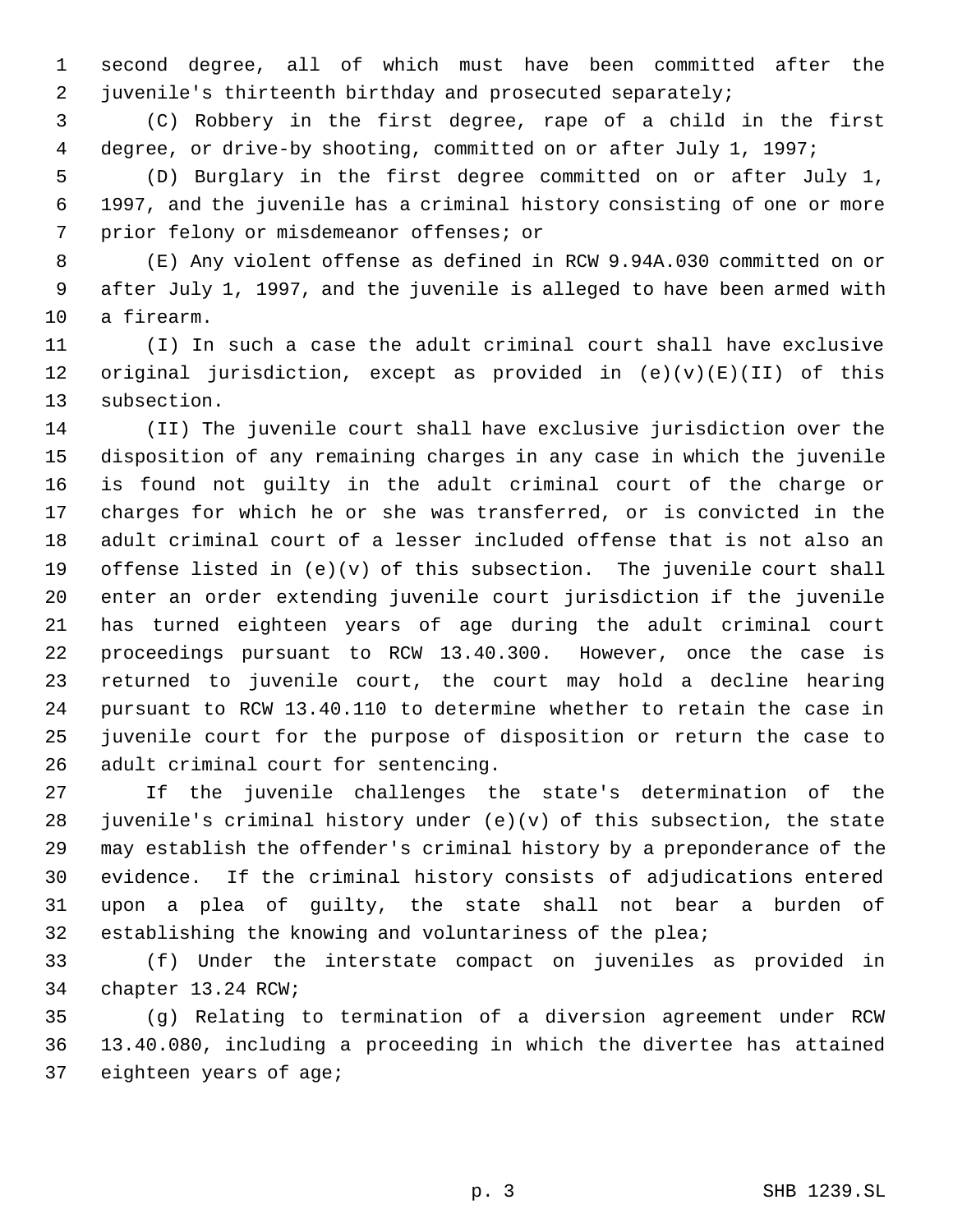(h) Relating to court validation of a voluntary consent to an out- of-home placement under chapter 13.34 RCW, by the parent or Indian custodian of an Indian child, except if the parent or Indian custodian and child are residents of or domiciled within the boundaries of a federally recognized Indian reservation over which the tribe exercises exclusive jurisdiction;

 (i) Relating to petitions to compel disclosure of information filed by the department of social and health services pursuant to RCW 74.13.042; and

 (j) Relating to judicial determinations and permanency planning hearings involving developmentally disabled children who have been placed in out-of-home care pursuant to a voluntary placement agreement between the child's parent, guardian, or legal custodian and the department of social and health services.

 (2) The family court shall have concurrent original jurisdiction with the juvenile court over all proceedings under this section if the superior court judges of a county authorize concurrent jurisdiction as provided in RCW 26.12.010.

 (3) The juvenile court shall have concurrent original jurisdiction with the family court over child custody proceedings under chapter 26.10 RCW and parenting plans or residential schedules under chapters 26.09 and 26.26 RCW as provided for in RCW 13.34.155.

 (4) A juvenile subject to adult superior court jurisdiction under subsection (1)(e)(i) through (v) of this section, who is detained pending trial, may be detained in a detention facility as defined in RCW 13.40.020 pending sentencing or a dismissal.

 **Sec. 2.** RCW 13.34.155 and 2000 c 135 s 1 are each amended to read as follows:

 (1) The court hearing the dependency petition may hear and determine issues related to chapter 26.10 RCW in a dependency proceeding as necessary to facilitate a permanency plan for the child or children as part of the dependency disposition order or a dependency review order or as otherwise necessary to implement a permanency plan of care for a child. The parents, guardians, or legal custodian of the child must agree, subject to court approval, to establish a permanent custody order. This agreed order may have the concurrence of the other parties to the dependency including the supervising agency, the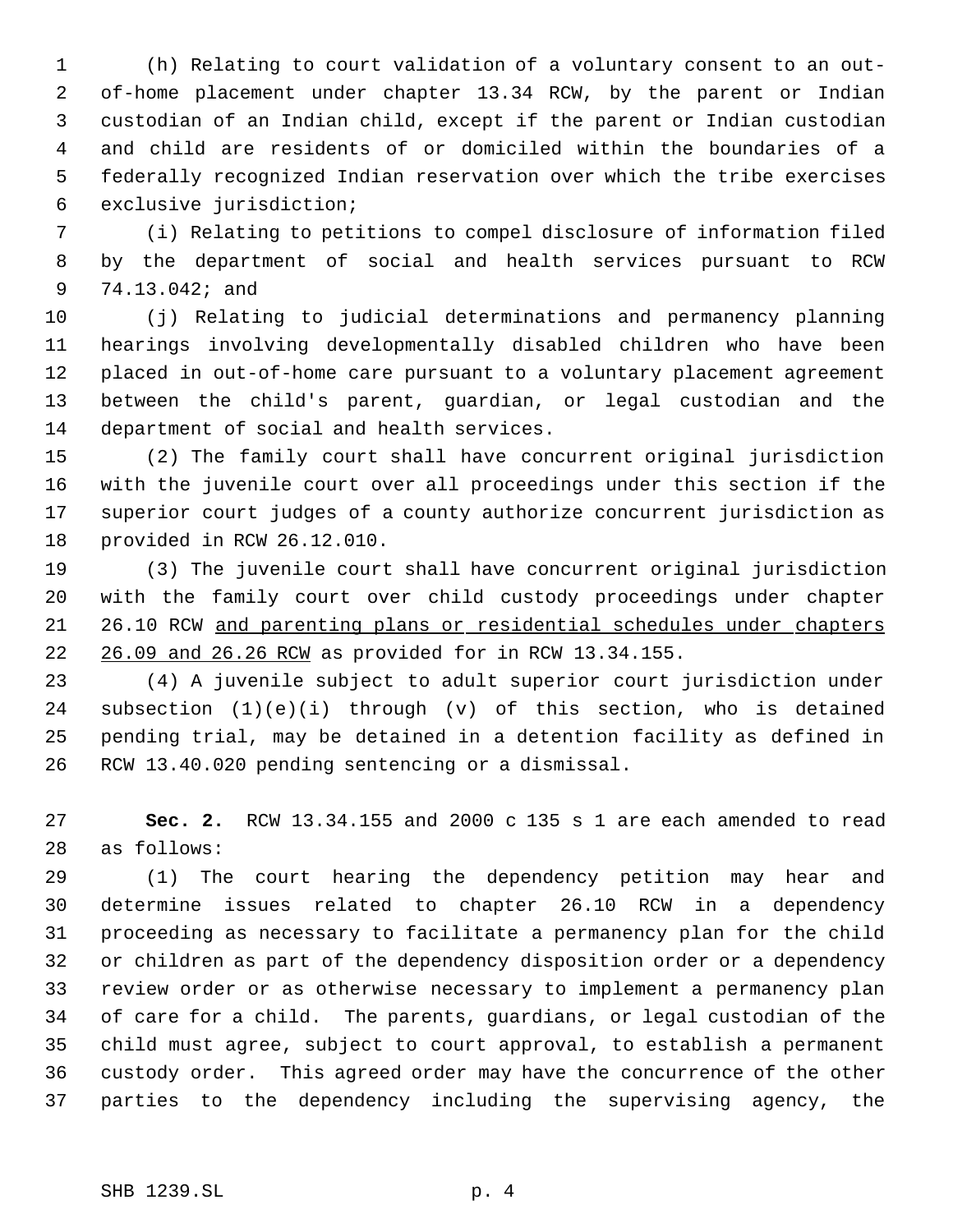guardian ad litem of the child, and the child if age twelve or older, and must also be in the best interests of the child. If the petitioner for a custody order under chapter 26.10 RCW is not a party to the dependency proceeding, he or she must agree on the record or by the filing of a declaration to the entry of a custody order. Once an order is entered under chapter 26.10 RCW, and the dependency petition dismissed, the department shall not continue to supervise the placement.

 (2)(a) The court hearing the dependency petition may establish or modify a parenting plan under chapter 26.09 or 26.26 RCW as part of a disposition order or at a review hearing when doing so will implement a permanent plan of care for the child and result in dismissal of the dependency.

 (b) The dependency court shall adhere to procedural requirements 15 under chapter 26.09 RCW and must make a written finding that the 16 parenting plan established or modified by the dependency court under 17 this section is in the child's best interests.

 (c) Unless the whereabouts of one of the parents is unknown to either the department or the court, the parents must agree, subject to court approval, to establish the parenting plan or modify an existing parenting plan.

 (d) Whenever the court is asked to establish or modify a parenting plan, the child's residential schedule, the allocation of decision-24 making authority, and dispute resolution under this section, the dependency court may:

 (i) Appoint a guardian ad litem to represent the interests of the 27 child when the court believes the appointment is necessary to protect 28 the best interests of the child; and

 (ii) Appoint an attorney to represent the interests of the child with respect to provisions for the parenting plan.

 (e) The dependency court must make a written finding that the parenting plan established or modified by the dependency court under this section is in the child's best interests.

 (f) The dependency court may interview the child in chambers to ascertain the child's wishes as to the child's residential schedule in a proceeding for the entry or modification of a parenting plan under 37 this section. The court may permit counsel to be present at the